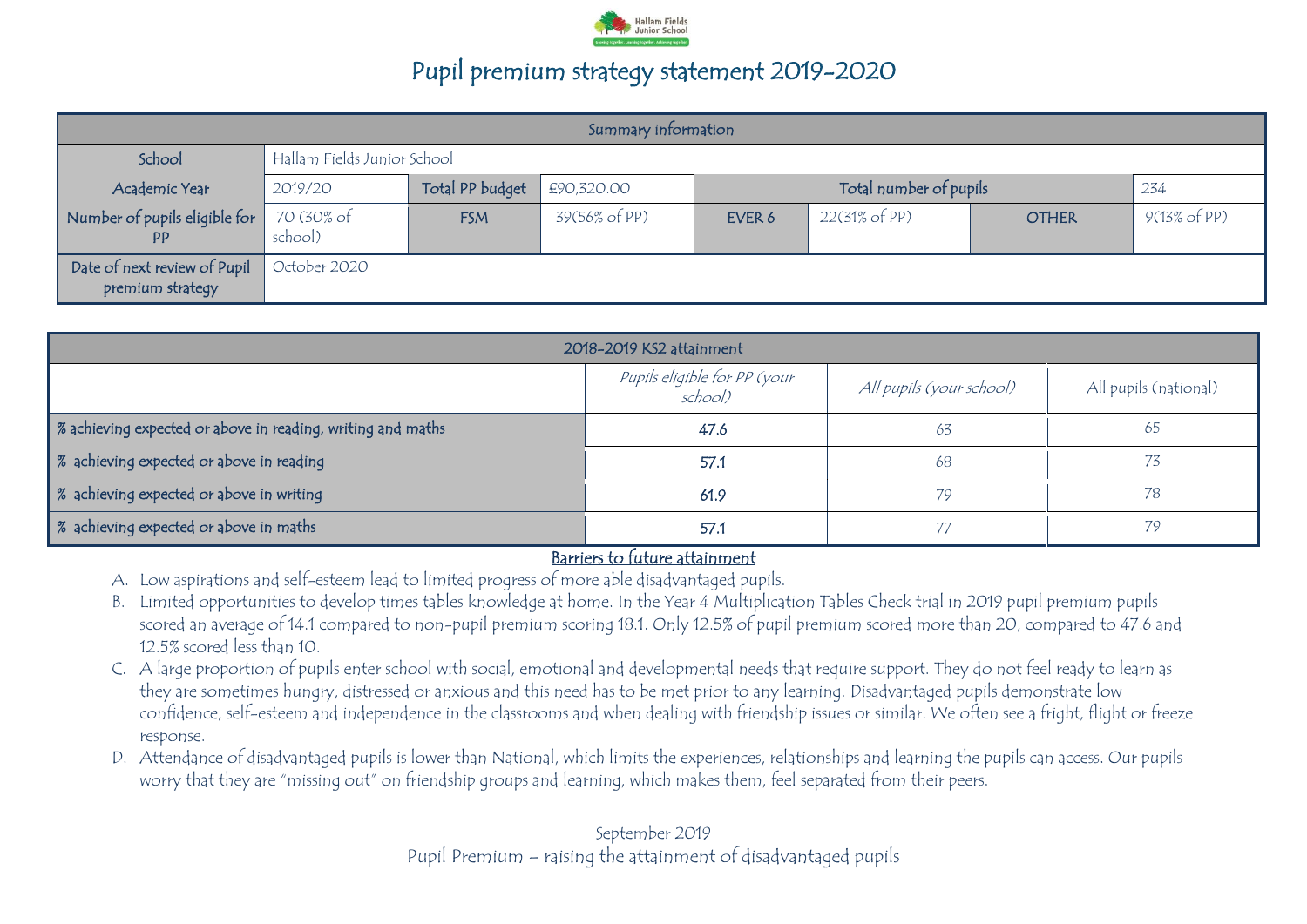

### Desired outcomes (for pupils eligible for PP, including high ability)

- A. The progress of more able pupil premium children is high compared to national outcomes, and compares favourably to their peers.
- B. The progress of pupil premium children in National Multiplication Tables Check is in line with their peers including those children scoring 20+
- C. To develop the knowledge of pupils' individual social and emotional needs which affect their learning, and improve their readiness to learn
- D. To improve the attendance rates of pupil premium children compared to non pupil premium children.

### Planned areas of spend for 2019-2020

| Area of spend                                           | Focus             | Total allocation |
|---------------------------------------------------------|-------------------|------------------|
| Team teaching                                           | Desired outcome A | €50,543.33       |
| Accelerated reader programme                            | Desired outcome A | €2,269.08        |
| Times tables Rockstars                                  | Desired outcome B | €131.40          |
| Nurture group                                           | Desired outcome C | €12,153.58       |
| (Cost of provision for pupil premium children only-13)  |                   |                  |
| THRIVE programme                                        | Desired outcome C | €11,194.15       |
| (Cost of TA working with pupil premium children only-9) |                   |                  |
| Designated attendance officer                           | Desired outcome D | €13,767.21       |
| PGL                                                     | Experiences       | €2120.00         |
| <b>Music Tuition</b>                                    | Experiences       | €1145.76         |
|                                                         |                   | €93,324.51       |
|                                                         |                   | $-E3,004.51$     |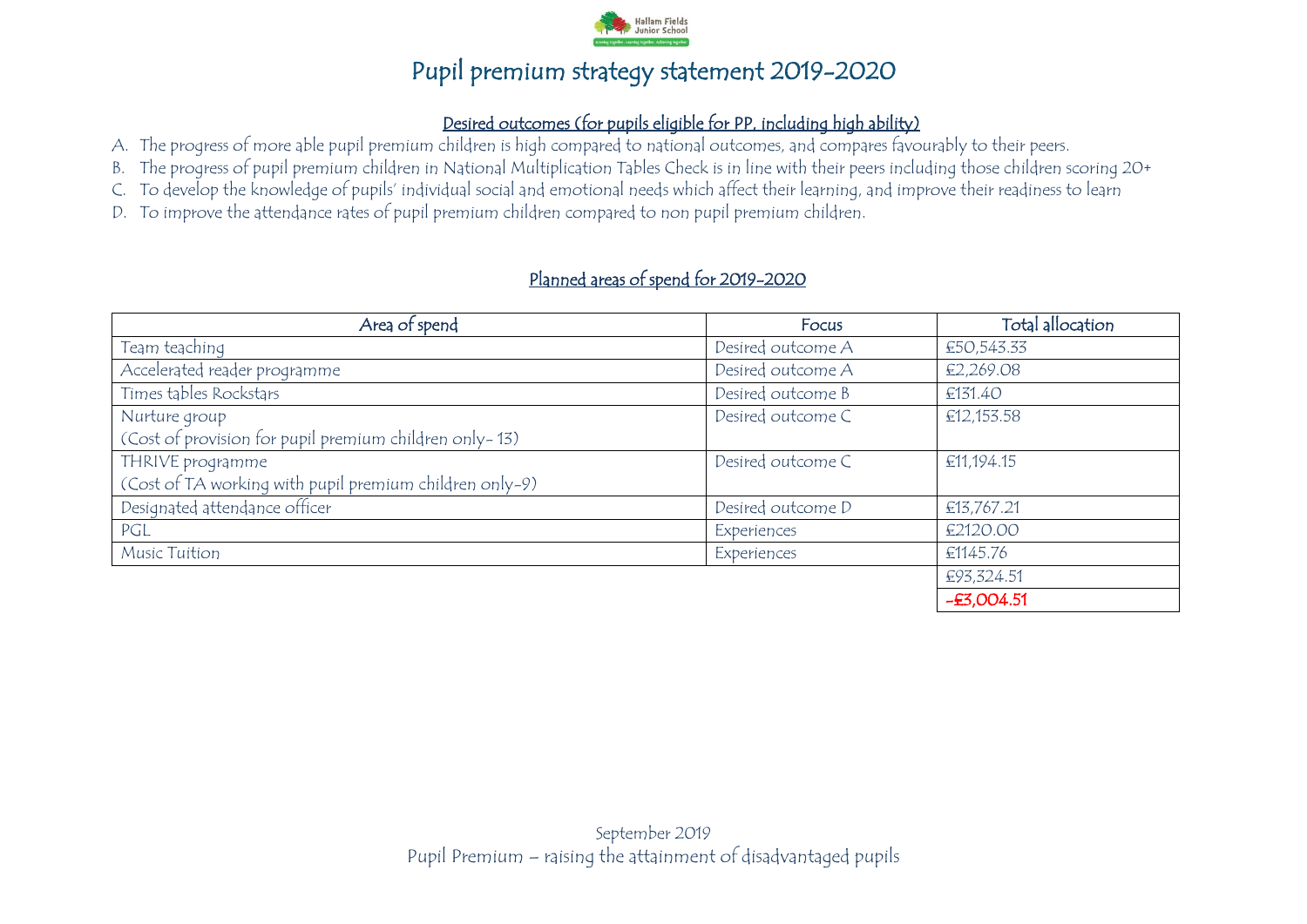

| DESIRED OUTCOME A- The progress of pupil premium children is high compared to national outcomes, and compares favourably to their peers                                                                                                                                                                       |                                                                                                                                                                                                                                                                                                                                                                                                                                                                                                                                                                                                                                                               |                                                                                                                                                                                                                                                                                                                                                                                                                                                                                                                                                                                                                                                                                                       |  |  |  |
|---------------------------------------------------------------------------------------------------------------------------------------------------------------------------------------------------------------------------------------------------------------------------------------------------------------|---------------------------------------------------------------------------------------------------------------------------------------------------------------------------------------------------------------------------------------------------------------------------------------------------------------------------------------------------------------------------------------------------------------------------------------------------------------------------------------------------------------------------------------------------------------------------------------------------------------------------------------------------------------|-------------------------------------------------------------------------------------------------------------------------------------------------------------------------------------------------------------------------------------------------------------------------------------------------------------------------------------------------------------------------------------------------------------------------------------------------------------------------------------------------------------------------------------------------------------------------------------------------------------------------------------------------------------------------------------------------------|--|--|--|
| Area of spend                                                                                                                                                                                                                                                                                                 | Intended outcome- why these approaches were taken                                                                                                                                                                                                                                                                                                                                                                                                                                                                                                                                                                                                             | Actions                                                                                                                                                                                                                                                                                                                                                                                                                                                                                                                                                                                                                                                                                               |  |  |  |
| Team teaching in maths for all<br>year groups throughout the<br>academic year with a focus on<br>high ability pupil premium<br>children and reducing class size<br>to give pupil premium children<br>more time with class teacher in<br>lessons.<br>Mastery teaching in maths<br>consistent across the school | Diminish the difference in progress between our pupil<br>$\bullet$<br>premium children and non pupil premium pupils<br>nationally.<br>In 'Mastery learning' research projects conducted by<br>$\bullet$<br>the EEF, these approaches have been proven to be<br>effective, leading to an additional five months progress<br>of the school year compared to traditional approaches.<br>It is identified to be a promising strategy for<br>diminishing the difference.<br>High expectations for all. NfER research identified the<br>$\bullet$<br>whole school ethos of attainment for all as the first of<br>seven building blocks, which are common in schools | Maths co-ordinator and SLT to select team teaching<br>$\bullet$<br>groups to target high-ability pupil premium pupils first.<br>Daily communication between team teacher and class<br>teacher<br>All pupil premium pupils a focus of team teachers every<br>maths lesson.<br>All pupil premium children a focus for class teacher<br>Ensure consistent implementation of the non-negotiables<br>for planning, marking, targets and assessment in team<br>teaching classrooms<br>Both class teacher and team teacher in termly pupil<br>progress meetings to ensure early identification and<br>intervention. Pupil premium pupils' progress and<br>attainment measured and compared with national non |  |  |  |
|                                                                                                                                                                                                                                                                                                               | that are successful in raising attainment of<br>disadvantaged pupils.                                                                                                                                                                                                                                                                                                                                                                                                                                                                                                                                                                                         | pupil premium children.<br>Staff training to ensure all teachers are using medium term<br>plans to support mastery approach, blocking strands and<br>teaching depth of learning, using wave teaching model to<br>engage all children and teaching using resources to<br>promote reasoning skills. Pupil premium pupils a focus of<br>learning walks and observations.<br>Following NfER research, use staff meetings and pupil<br>premium policy to establish (as a school) ethos of high<br>attainment for all pupils and avoiding stereotyping<br>disadvantaged pupils as having less potential to succeed.                                                                                         |  |  |  |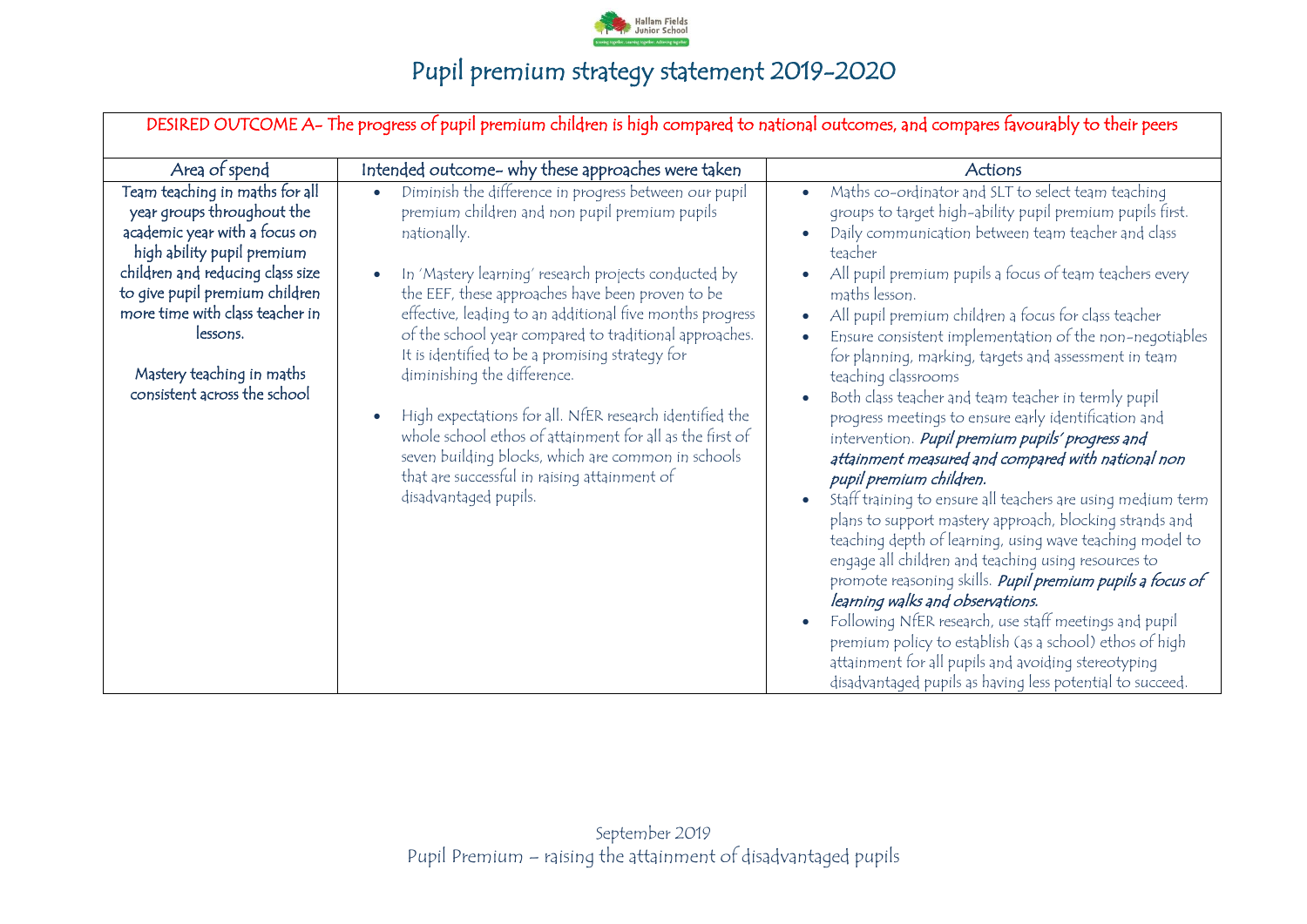

| Mathletics                   | ICT is identified by the Sutton Trust toolkit of<br>$\bullet$<br>strategies as having moderate impact for high cost -<br>however, over the last academic year our children have<br>been motivated by technology and have been able to<br>apply their knowledge and skills effectively and<br>challenge themselves by competing against others<br>through this programme                                                                                                                                                                                               | Mathletics to supplement teaching in maths weekly,<br>$\bullet$<br>motivating and applying children's learning with a<br>potential gain of 4 months in Sutton Trust toolkit. Each<br>year group allocated morning slot in the ICT suite to<br>facilitate this.<br>Mathletics passwords and information for parents provided<br>for children to work on at home<br>Increase number of 'sign ins' per week for pupil premium<br>pupils                                                                                                                                                                                                                                             |
|------------------------------|-----------------------------------------------------------------------------------------------------------------------------------------------------------------------------------------------------------------------------------------------------------------------------------------------------------------------------------------------------------------------------------------------------------------------------------------------------------------------------------------------------------------------------------------------------------------------|----------------------------------------------------------------------------------------------------------------------------------------------------------------------------------------------------------------------------------------------------------------------------------------------------------------------------------------------------------------------------------------------------------------------------------------------------------------------------------------------------------------------------------------------------------------------------------------------------------------------------------------------------------------------------------|
| Independent learning         | EEF identified independent learning as an approach<br>that supports pupils to plan, monitor, understand and<br>manage their own learning, in order to develop<br>inquisitive, self-motivated learners. It is identified as a<br>cost-effective approach, which schools should consider<br>when improving pupil attainment.<br>NfER identify in their 'Supporting the attainment of<br>$\bullet$<br>disadvantaged pupils' research from 2015 that for<br>provision to be embedded across the school staff<br>should support metacognition and independent<br>learning. | Whole school approach to growth mind-set including<br>$\bullet$<br>displays in all classrooms and throughout the school to<br>ensure consistently.<br>Professional development for teachers where they actively<br>evaluate strategies as they use them.<br>Help learners think about their own learning more<br>explicitly.<br>Measure impact through lesson observations and pupil<br>interviews to demonstrate children working independently<br>and using strategies to understand and manage own<br>learning.                                                                                                                                                               |
| Accelerated reader programme | Accelerated reader research from the EEF identifies its<br>strength with pupil engagement and behaviour. The<br>impact was measured as three months of additional<br>progress in reading age after 22 weeks. The evaluation<br>also indicates a positive impact for pupil premium<br>eligible pupils.<br>Improve reading miles<br>Increase ZPD (zone of proximal development)                                                                                                                                                                                         | All teaching staff to deliver the Active Reading scheme<br>$\bullet$<br>across all year groups, meaning the eight focus reading<br>skills are reinforced during whole class teaching.<br>Whole school tested on AR to identify reading age and<br>book band - used to measure progress.<br>Accurate identification of book band<br>A well-stocked library with a wide collection of books<br>banded according to the AR readability formula.<br>Support pupils at very low levels who need initial support<br>from class teachers.<br>X-Code in place to support pupils needing support with<br>decoding prior to beginning Accelerated Reader - rapid<br>catch-up intervention. |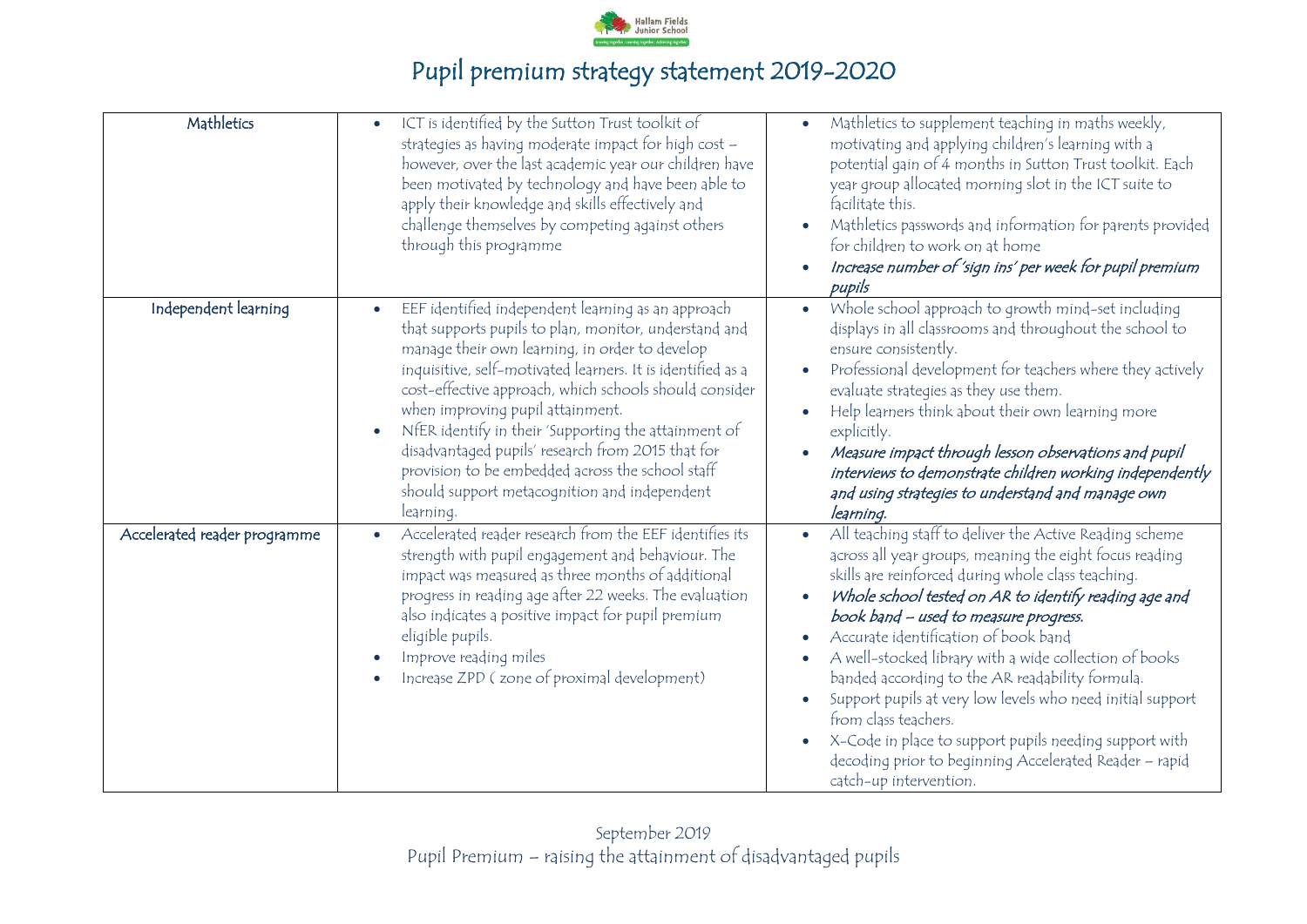

|                                                          | DESIRED OUTCOME B- The progress of pupil premium children in National Multiplication Tables Check is in line with their peers including those                                                                                                                                                                                                                                                                                                                                                                                                                                                                                         | Parent meetings to share information and improve their<br>$\bullet$<br>understanding of the books their children are reading<br>Team teaching in every class to raise the standard of<br>teaching and learning in reading across the school<br>Active reading skills promoted in all areas of the<br>curriculum and shared in all areas of the school. |
|----------------------------------------------------------|---------------------------------------------------------------------------------------------------------------------------------------------------------------------------------------------------------------------------------------------------------------------------------------------------------------------------------------------------------------------------------------------------------------------------------------------------------------------------------------------------------------------------------------------------------------------------------------------------------------------------------------|--------------------------------------------------------------------------------------------------------------------------------------------------------------------------------------------------------------------------------------------------------------------------------------------------------------------------------------------------------|
| children scoring 20+<br>Area of spend                    | Intended outcome- why these approaches were taken                                                                                                                                                                                                                                                                                                                                                                                                                                                                                                                                                                                     | Actions                                                                                                                                                                                                                                                                                                                                                |
| Times tables Rockstars                                   | Using Times Tables Rockstars allows pupils to gain confidence<br>and raise their self-esteem about maths - in particular times<br>tables. Incorrect answers are immediately corrected in front of<br>the pupil so that they start to associate the correct answer to<br>every question.<br>More than that, the technology works out which times tables<br>facts each pupil is consistently taking longer to answer and then<br>it gradually starts to present these facts more frequently until<br>pupils have mastered them.<br>It will also ask related division questions 20% of the time in<br>order to reinforce division facts. | Pupils use Times Tables Rockstars three times a week in<br>class<br>Lower school use 'Sound Check' to prepare children for<br>Multiplication Tables Check<br>Certificates half termly for results on the leader board and<br>progress made<br>Pupil premium children targeted and provision planned<br>by year 4 teacher / Pupil Premium champion      |
| Develop teacher in the role of<br>pupil premium champion | A teacher with the responsibility of promoting best practice in<br>teaching and learning of times tables in years 3 and 4.                                                                                                                                                                                                                                                                                                                                                                                                                                                                                                            | Focused pupil premium intervention based on improving<br>achievement in year 4 Multiplication Tables Check<br>Develop a model for quality first teaching aimed at Year<br>4 to improve MTC scores of pupil premium children                                                                                                                            |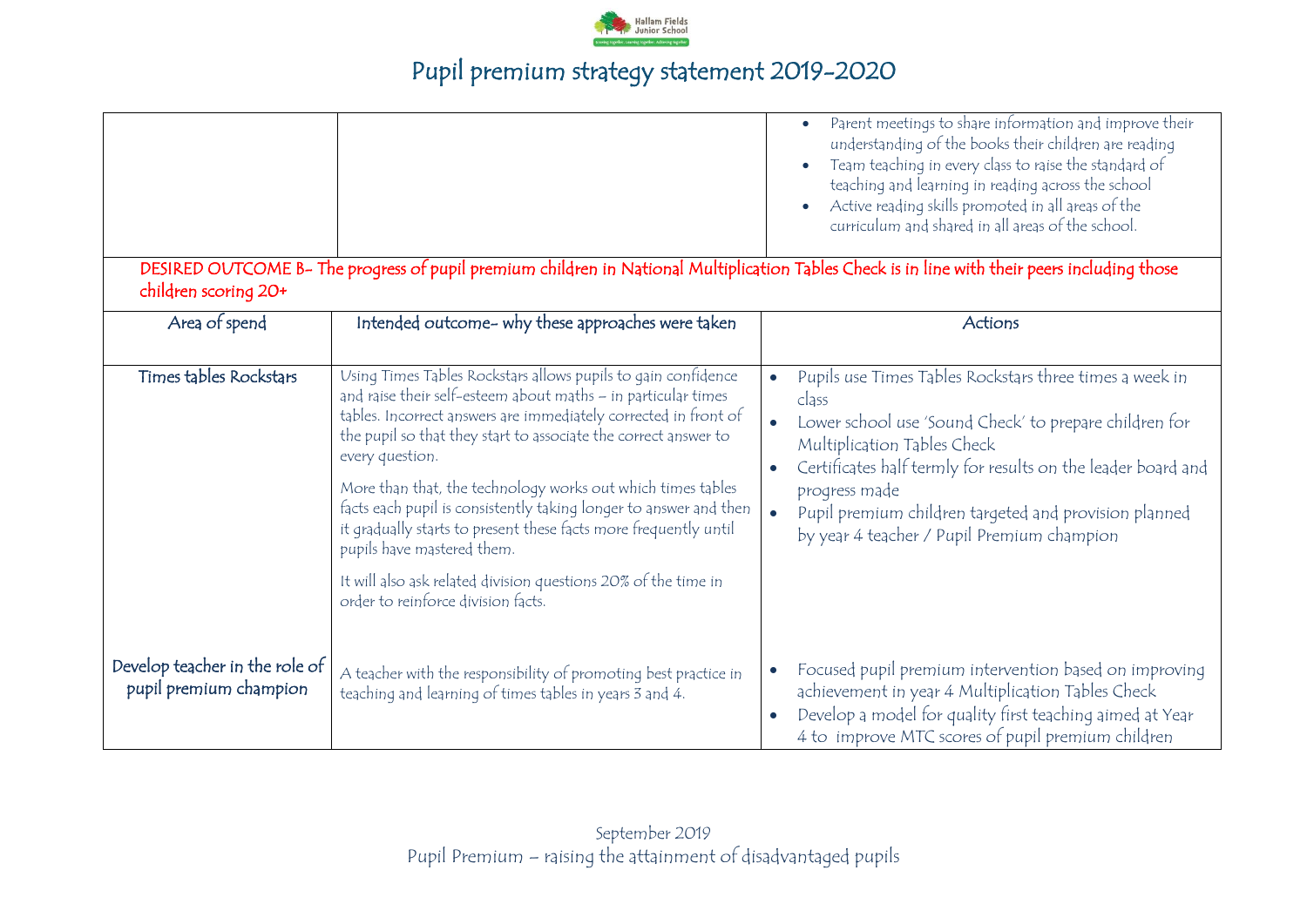

|                |                                                                                                                                                                                                                                                                                                                                                                                                                                                                                                       | Develop a model for quality first teaching aimed at<br>$\bullet$<br>Year 3 to improve MTC scores of pupil premium<br>children<br>Monitor one page profiles half termly to ensure updated<br>and staff are using to inform daily teaching<br>Analyse data to identify groups / interventions required<br>across year groups<br>Share findings from one page profiles and data with staff<br>and put in place new initiatives<br>Monitor and hold staff to account for changes made to<br>pupil premium provision<br>Meet with Pupil Premium Governor to share new role and<br>initiatives<br>Work alongside pupil premium co-ordinator             |
|----------------|-------------------------------------------------------------------------------------------------------------------------------------------------------------------------------------------------------------------------------------------------------------------------------------------------------------------------------------------------------------------------------------------------------------------------------------------------------------------------------------------------------|---------------------------------------------------------------------------------------------------------------------------------------------------------------------------------------------------------------------------------------------------------------------------------------------------------------------------------------------------------------------------------------------------------------------------------------------------------------------------------------------------------------------------------------------------------------------------------------------------------------------------------------------------|
|                | DESIRED OUTCOME C- To develop the knowledge of pupils' individual social and emotional needs which affect their learning, and improve their                                                                                                                                                                                                                                                                                                                                                           |                                                                                                                                                                                                                                                                                                                                                                                                                                                                                                                                                                                                                                                   |
|                | readiness to learn                                                                                                                                                                                                                                                                                                                                                                                                                                                                                    |                                                                                                                                                                                                                                                                                                                                                                                                                                                                                                                                                                                                                                                   |
| Area of spend  | Intended outcome- why these approaches were taken                                                                                                                                                                                                                                                                                                                                                                                                                                                     | Actions                                                                                                                                                                                                                                                                                                                                                                                                                                                                                                                                                                                                                                           |
| Forest Schools | Improve behaviour for learning<br>To improve the self-esteem and social skills of<br>identified pupils leading to increased confidence and<br>attainment in the classroom.<br>Learn early nurturing experiences<br>Develop confidence and self-esteem through hands-<br>on learning experiences<br>Create learning communities where deep-level<br>learning and progression are the norm<br>NfER identify in their 'Supporting the attainment of<br>disadvantaged pupils' research from 2015 that the | Forest school transition sessions for vulnerable pupils.<br>$\bullet$<br>Weekly forest schools sessions with TA trained in FS.<br>$\bullet$<br>High % of pupil premium in forest schools groups<br>$\bullet$<br>Weekly communication between FS TA and class teacher<br>$\bullet$<br>to share achievements, information and changes in the<br>classroom.<br>Share progress in pupil progress meetings<br>$\bullet$<br>Whole school maintenance costs to provide forest school<br>$\bullet$<br>areas that are safe to explore<br>Boxall profiles to measure areas for development and<br>$\bullet$<br>impact of intervention for vulnerable pupils |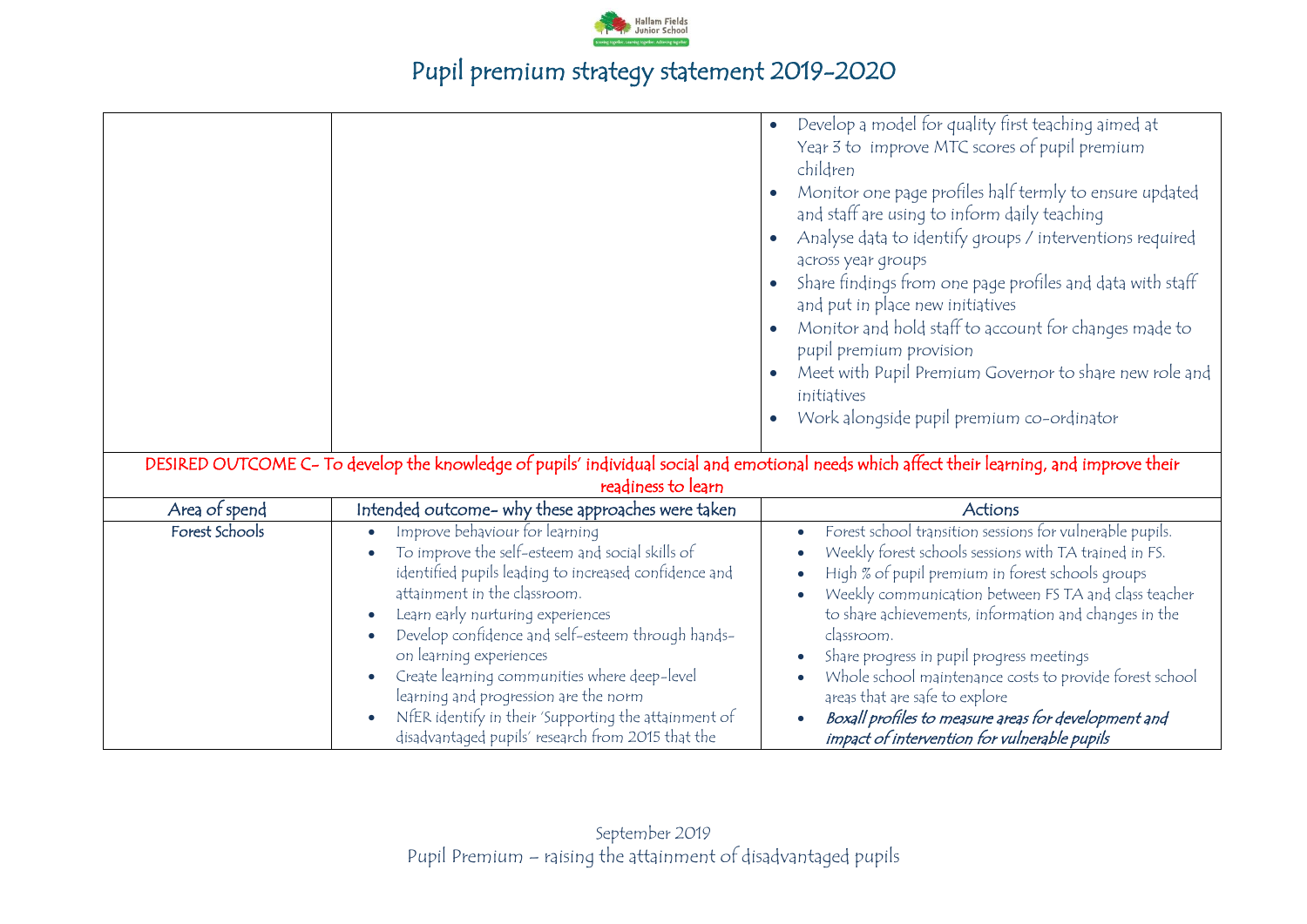

| Nurture group    | most basic pupil premium provision should 'support<br>pupils' social/emotional needs alongside teaching and<br>learning strategies'. | Boxall profiles to measure areas for development and<br>$\bullet$<br>impact of intervention<br>Weekly nurture sessions with TA trained in nurture.<br>$\bullet$<br>High percentage of pupil premium in nurture groups (up<br>$\bullet$<br>to 50%)<br>Weekly communication between nurture TA and class<br>teacher to share achievements, information and changes in<br>the classroom.                                                                                                                                                                                                                                                                                                                                                                                                                                                                                                                                                                                                                               |
|------------------|--------------------------------------------------------------------------------------------------------------------------------------|---------------------------------------------------------------------------------------------------------------------------------------------------------------------------------------------------------------------------------------------------------------------------------------------------------------------------------------------------------------------------------------------------------------------------------------------------------------------------------------------------------------------------------------------------------------------------------------------------------------------------------------------------------------------------------------------------------------------------------------------------------------------------------------------------------------------------------------------------------------------------------------------------------------------------------------------------------------------------------------------------------------------|
| <b>THRIVE</b>    |                                                                                                                                      | Share progress in pupil progress meetings<br>$\bullet$<br>Whole staff CPD to allow them to understand a child's<br>challenging or troubled behaviour as communication<br>Whole school transition plan to all children opportunities<br>to build connections prior to changing classes <i>Pupil</i><br>interviews to assess transition<br>THRIVE assessments carried out on children whose social<br>$\bullet$<br>and emotional needs are affecting their behaviour and<br>learning<br>Action plans drawn up to give specific strategies and<br>activities for supporting our pupils.<br>Parental education to help parents and carers to support<br>their children when they are experiencing difficult life<br>events, and suggest ideas, activities and strategies to support<br>them.<br>Continuous assessment using THRIVE online assessment<br>tools to track progress<br>High % of pupil premium children targeted for 1:1<br>Whole class THRIVE sessions for appropriate developmental<br>$\bullet$<br>stage |
| Additional staff |                                                                                                                                      | High % of pupil premium children targeted<br>$\bullet$<br>Weekly communication between TAs and class teachers to<br>$\bullet$<br>share achievements, information and changes in the<br>classroom.                                                                                                                                                                                                                                                                                                                                                                                                                                                                                                                                                                                                                                                                                                                                                                                                                   |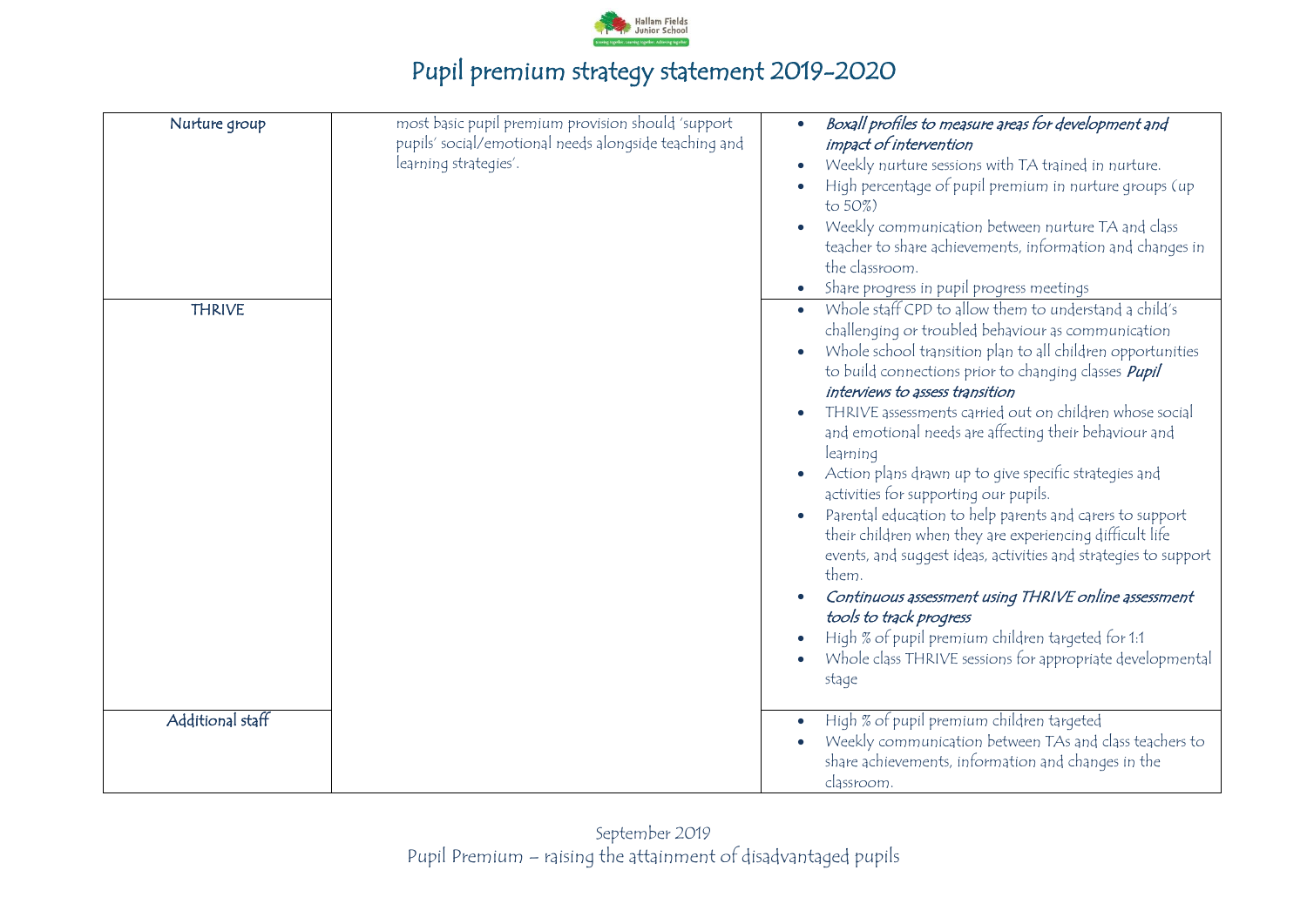

|                            | DESIRED OUTCOME D- To improve the attendance rates of pupil premium children compared to non-pupil premium children.                                                                                                                                                                                                                                                      | Welfare and attendance officer in school to support<br>$\bullet$<br>parents' and pupils. Strategies to improve pupils' welfare and<br>readiness to learn as well as communication with parents<br>and carers.<br>THRIVE action plan activities to be completed with<br>targeted children<br>THRIVE strategies - feedback to AHT / HT                                                                                                                                                                                                                                                                                                                                                                                                                                                                                                                                                                                                                                                                                                        |
|----------------------------|---------------------------------------------------------------------------------------------------------------------------------------------------------------------------------------------------------------------------------------------------------------------------------------------------------------------------------------------------------------------------|---------------------------------------------------------------------------------------------------------------------------------------------------------------------------------------------------------------------------------------------------------------------------------------------------------------------------------------------------------------------------------------------------------------------------------------------------------------------------------------------------------------------------------------------------------------------------------------------------------------------------------------------------------------------------------------------------------------------------------------------------------------------------------------------------------------------------------------------------------------------------------------------------------------------------------------------------------------------------------------------------------------------------------------------|
| Area of spend              | Intended outcome- why these approaches were taken                                                                                                                                                                                                                                                                                                                         | Actions                                                                                                                                                                                                                                                                                                                                                                                                                                                                                                                                                                                                                                                                                                                                                                                                                                                                                                                                                                                                                                     |
| Increased attendance rates | We cannot improve attainment for children if they are<br>$\bullet$<br>not actually attending school. NfER briefing for<br>school leaders identifies addressing attendance as a key<br>step.<br>Pupil premium attendance improved from 93.1% in<br>2016-2017 to 95.38% in 2017-2018. This is still 1.01%<br>behind whole school attendance and continues to be a<br>focus. | Meeting children / parents at the door to monitor<br>$\bullet$<br>punctuality and identify links to absence. All late arrivals<br>logged on child protection records.<br>First day response provision<br>$\bullet$<br>Monthly attendance check<br>$\bullet$<br>Proactive approach- Pre-legal and legal procedures taken to<br>address identified pupils.<br>Attendance officer meeting pupils daily to enable us to<br>$\bullet$<br>meet our targets in relation to school attendance, especially<br>persistent absence.<br>Attendance monitoring by attendance officer providing<br>support for parents to meet requirements.<br>Improved attendance letters to promote communication<br>$\bullet$<br>between attendance officer and parents and work with<br>them prior to legal requirements.<br>Promoting positive attitudes by children and families<br>towards education.<br>Ensuring that parents are made fully aware of their<br>statutory responsibilities<br>Monitor individual attendance for increase following<br>strategies. |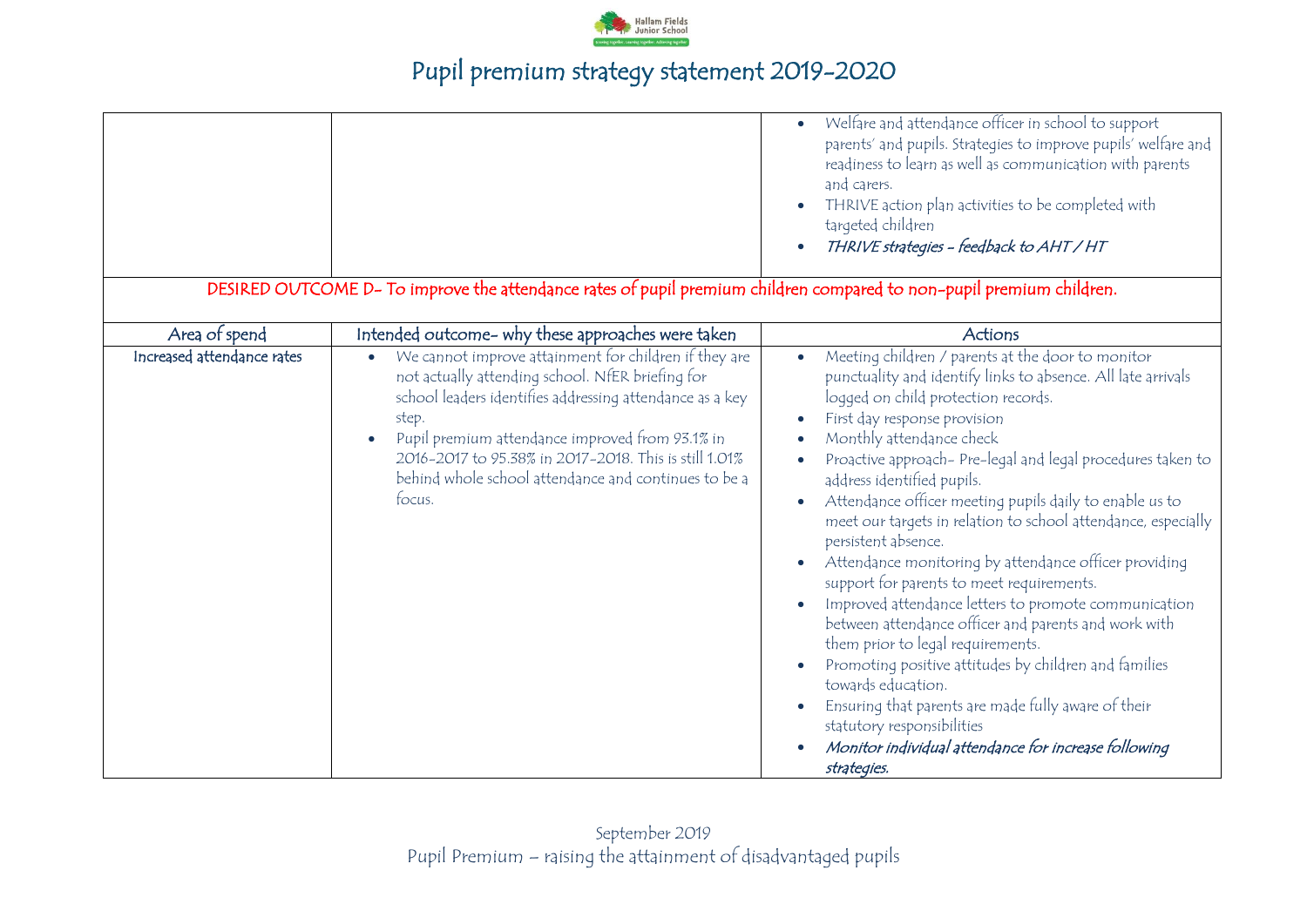

| Parental involvement | Active engagement of parents in supporting their<br>children's learning at school to encourage them to<br>support their children to read and do maths. | Subject evenings - parents invited to share curriculum<br>updates and assessment expectations.<br>Provide simple, practical ways for parents to support<br>reading and maths (active reading skills and Mathletics)<br>Parent forum- engage with pupil premium pupils' parents.<br>Meet with MAT worker sessions in school advertised to all<br>parents by text and personally to families in need of<br>support<br>Website with details of agencies that can help to support<br>families to function / overcome difficulties<br>Pupil premium one page profiles to be shared with parents<br>at parents' evenings to develop understanding<br>Track involvement of parents (attendance at parents'<br>evenings / events etc) and improve participation/support. |
|----------------------|--------------------------------------------------------------------------------------------------------------------------------------------------------|------------------------------------------------------------------------------------------------------------------------------------------------------------------------------------------------------------------------------------------------------------------------------------------------------------------------------------------------------------------------------------------------------------------------------------------------------------------------------------------------------------------------------------------------------------------------------------------------------------------------------------------------------------------------------------------------------------------------------------------------------------------|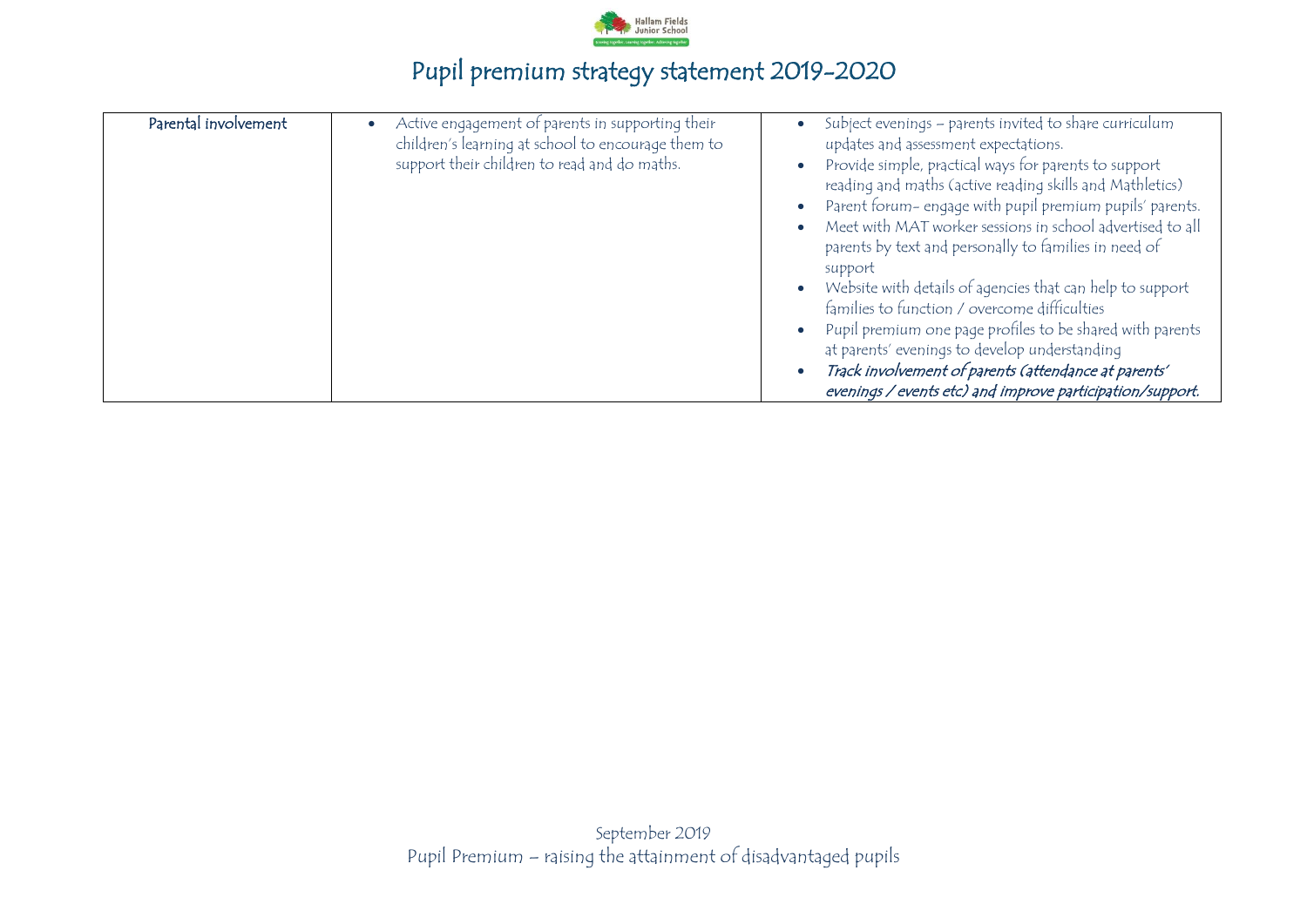

Review of expenditure for last academic year

| Academic Year                                                  | 2018/19 | Total PP budget $\left  \right.$ £92,380.00 |                |        | Total number of pupils |              | 238         |
|----------------------------------------------------------------|---------|---------------------------------------------|----------------|--------|------------------------|--------------|-------------|
| Number of pupils eligible for $\vert$ 66 (28% of school)<br>PP |         | <b>FSM</b>                                  | 28 (42% of PP) | EVER 6 | 32 (48% of PP)         | <b>OTHER</b> | 6(9% of PP) |

| Area of spend                                         | Focus             | Total allocation |
|-------------------------------------------------------|-------------------|------------------|
| Team teaching                                         | Desired outcome A | €47,167.00       |
| Mathletics                                            | Desired outcome A | €1,195.00        |
| Accelerated reader programme                          | Desired outcome A | €2,101.00        |
| Nurture group                                         | Desired outcome B | €25,036.00       |
| (Cost of provision for pupil premium children only)   |                   |                  |
| THRIVE programme                                      | Desired outcome B | €11,256.00       |
| (Cost of TA working with pupil premium children only) |                   |                  |
| Designated attendance officer                         | Desired outcome C | £12,846.00       |
| PGL                                                   | Experiences       | €1,710.00        |
|                                                       |                   | €101,311         |
|                                                       |                   | $-E8,931.00$     |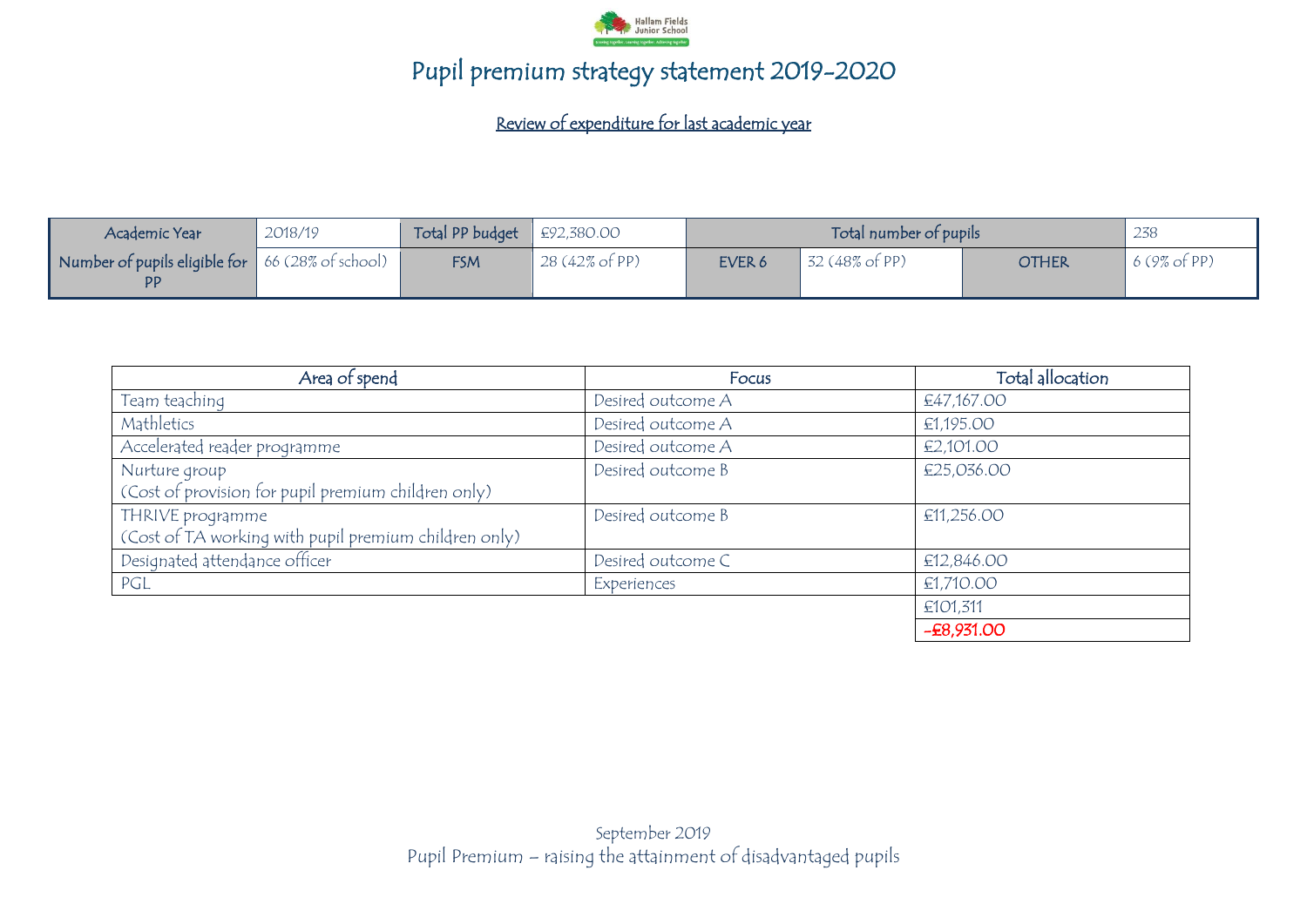

### Review of data for last academic year

| YEAR 3 SUMMER<br>2018 | On track for<br>Expected<br>outcome | On track to<br>exceed<br>expected<br>outcome | On track for<br>Expected<br>outcome | On track to<br>exceed<br>expected<br>outcome | On track for<br>Expected<br>outcome | On track to<br>exceed expected<br>outcome |
|-----------------------|-------------------------------------|----------------------------------------------|-------------------------------------|----------------------------------------------|-------------------------------------|-------------------------------------------|
|                       | <b>READING</b>                      | <b>READING</b>                               | <b>WRITING</b>                      | <b>WRITING</b>                               | <b>MATHS</b>                        | <b>MATHS</b>                              |
| Disadvantaged         | 77.78%                              |                                              | 66.67%                              | 11.11%                                       | 66.67%                              | 11.11%                                    |
| All                   | 71.43%                              | 26.79                                        | 69.0%                               | 14.55%                                       | 60.71%                              | 26.79%                                    |
| National              | 73%                                 | 27%                                          | 78%                                 | $20\%$                                       | 79%                                 | 27%                                       |

 Number of pupil premium children on track to achieve expected outcomes in all subjects are below whole year group in writing and maths. Identify individuals and make them a focus of maths team teaching and inference intervention in year 4. Identify individuals for Thrive / nurture / home support / attendance monitoring to improve their readiness to learn

 Number of pupil premium children on track to exceed expected outcomes in all subjects are below whole year group New writing strategies for teaching and learning to develop pupils with high entry data Maths focus on pupils with high entry data – including team teaching Reading interventions / guided reading sessions tailored to pupils with high entry data High ability pupils monitored in pupil progress meetings to check progress at all stages throughout the year and intervene where necessary.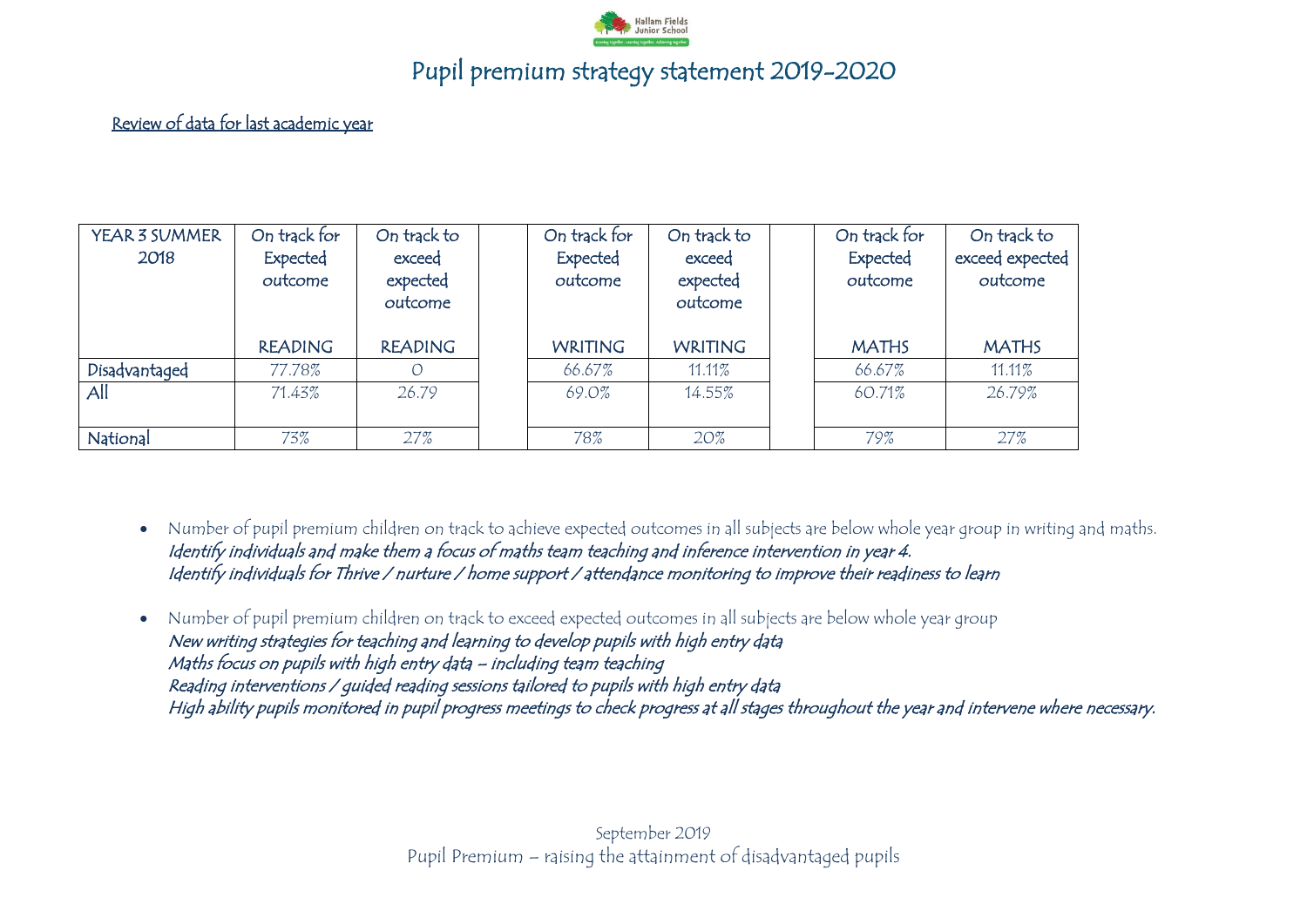

| YEAR 4 SUMMER<br>2018 | On track for<br>Expected<br>outcome | On track to<br>exceed<br>expected<br>outcome | On track for<br>Expected<br>outcome | On track to<br>exceed<br>expected<br>outcome | On track for<br>Expected<br>outcome | On track to<br>exceed expected<br>outcome |
|-----------------------|-------------------------------------|----------------------------------------------|-------------------------------------|----------------------------------------------|-------------------------------------|-------------------------------------------|
|                       | <b>READING</b>                      | <b>READING</b>                               | <b>WRITING</b>                      | <b>WRITING</b>                               | <b>MATHS</b>                        | <b>MATHS</b>                              |
| Disadvantaged         | 40%                                 | 6.67%                                        | 20%                                 | $6.67\%$                                     | $20\%$                              | 6.67%                                     |
| All                   | 65.52%                              | 25.86%                                       | 56.9%                               | 15.52%                                       | 55.17%                              | 25.86%                                    |
| National              | 73%                                 | 27%                                          | 78%                                 | 20%                                          | 79%                                 | 27%                                       |

 Number of pupil premium children on track to achieve expected outcomes in all subjects are significantly below whole year group. Identify individuals and make them a focus of maths teaching and inference intervention in year 5 from September Identify individuals for Thrive / nurture / home support / attendance monitoring to improve their readiness to learn

 Number of pupil premium children on track to exceed expected outcomes in all subjects are below whole year group New writing strategies for teaching and learning to develop pupils with high entry data Maths focus on pupils with high entry data – including team teaching from September Reading interventions / guided reading sessions tailored to pupils with high entry data High ability pupils monitored in pupil progress meetings to check progress at all stages throughout the year and intervene where necessary.